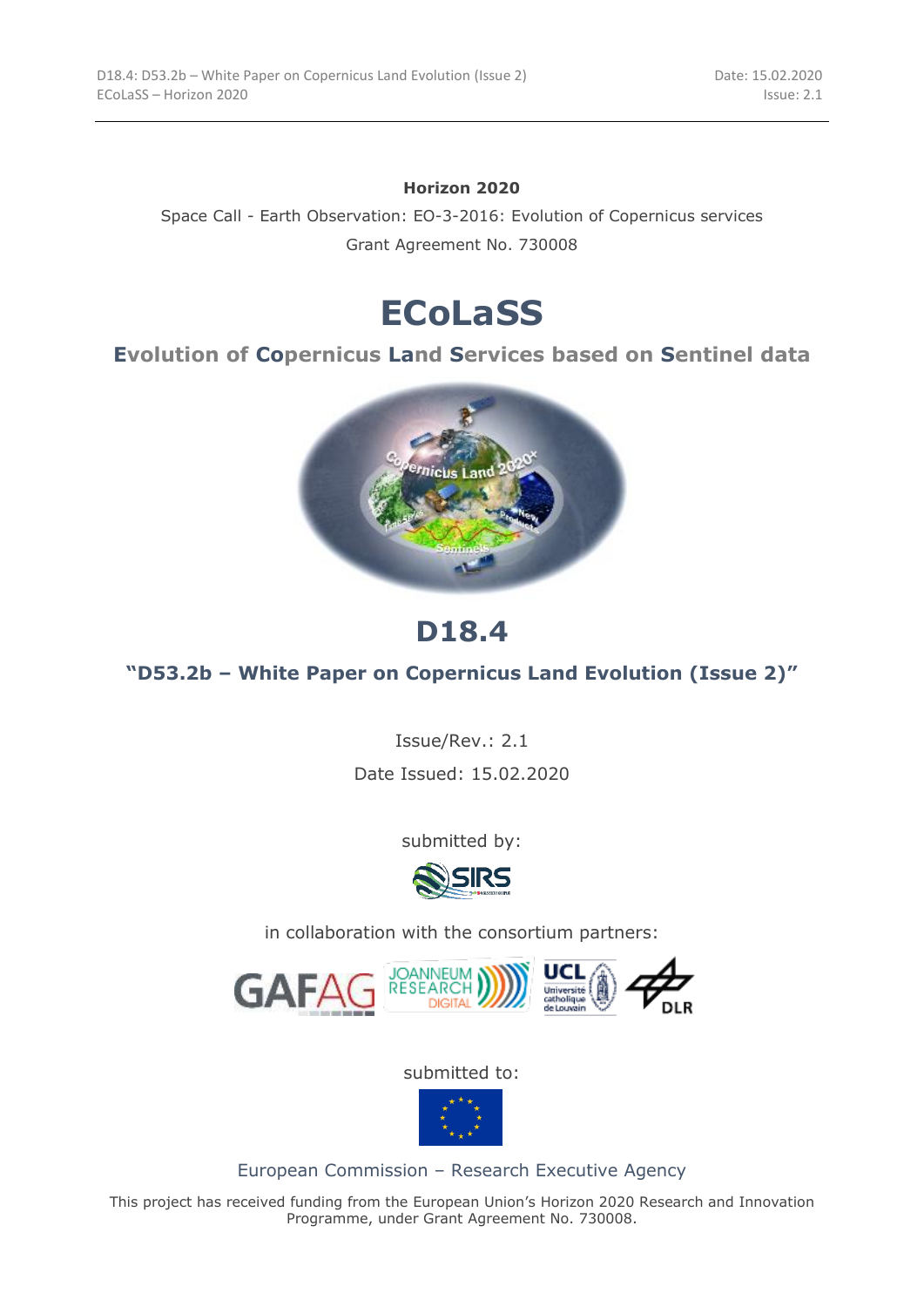#### **DOCUMENT RELEASE SHEET**

|               | <b>NAME, FUNCTION</b>                                                         | <b>DATE</b> | <b>SIGNATURE</b> |
|---------------|-------------------------------------------------------------------------------|-------------|------------------|
| Author(s):    | Christophe Sannier (SIRS),<br>Sophie Villerot (SIRS),<br>Markus Probeck (GAF) | 23.12.2019  |                  |
| Review:       | Christophe Sannier (SIRS)                                                     | 24.12.2019  |                  |
| Approval:     | Markus Probeck (GAF)                                                          | 30.12.2019  |                  |
| Final Update: | Christophe Sannier (SIRS),<br>Markus Probeck (GAF)                            | 15.02.2020  |                  |
| Acceptance:   | Massimo Ciscato (REA)                                                         |             |                  |
| Distribution: | Public                                                                        |             |                  |

#### **DISSEMINATION LEVEL**

| <b>DISSEMINATION LEVEL</b> |                                                                                      |  |  |  |
|----------------------------|--------------------------------------------------------------------------------------|--|--|--|
| PU                         | Public                                                                               |  |  |  |
| l CO                       | Confidential: only for members of the consortium (including the Commission Services) |  |  |  |

#### **DOCUMENT STATUS SHEET**

| <b>ISSUE/REV</b> | <b>DATE</b> | PAGE(S) | <b>DESCRIPTION / CHANGES</b>                                                                                  |
|------------------|-------------|---------|---------------------------------------------------------------------------------------------------------------|
| $\pm 1.0$        | 23.12.2018  | 5       | First draft Issue with outline of final White Paper on<br><b>Copernicus Land Evolution</b>                    |
| 2.0              | 30.12.2019  | 9       | Final, completely revised and updated Issue of the<br><b>ECoLaSS White Paper on Copernicus Land Evolution</b> |
| 2.1              | 15.02.2020  | 9       | Final revision based on reviewer's recommendations<br>at Final Review Meeting.                                |









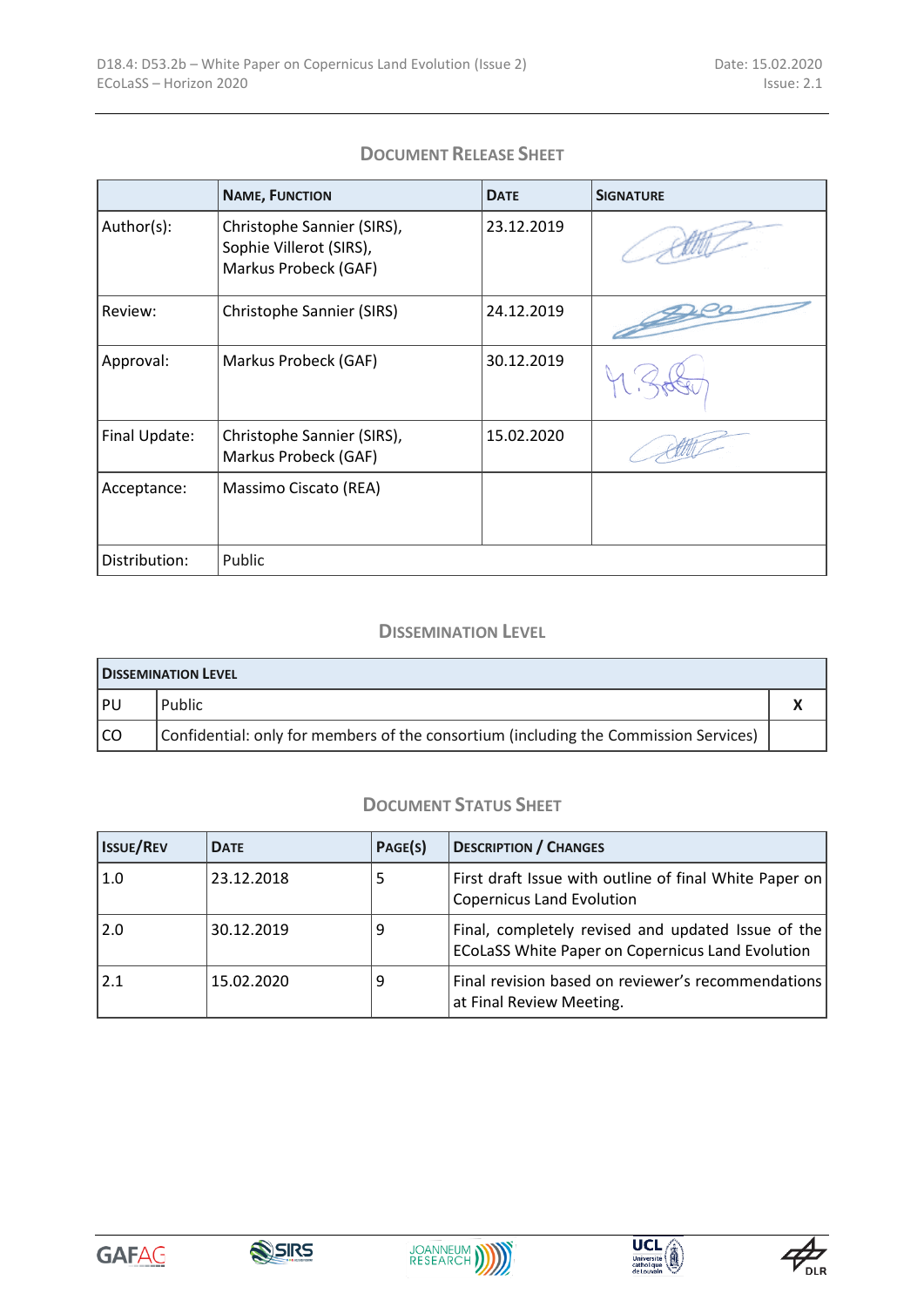## **1. Context**

The Horizon 2020 (H2020) research project "Evolution of Copernicus Land Services based on Sentinel data" (ECoLaSS) addressed the H2020 Work Programme 5 iii. Leadership in Enabling and Industrial technologies - Space, specifically the Topic EO-3-2016: Evolution of Copernicus services. ECoLaSS has been conducted from 2017–2019, developing and prototypically demonstrating selected innovative products and methods as candidates for future next-generation operational Copernicus Land Monitoring Service (CLMS) products of the pan-European and Global Components. ECoLaSS has thoroughly assessed the operational readiness of these candidate products and is suggesting some of them for operational implementation. This shall enable the key CLMS stakeholders (mainly the Copernicus Entrusted Entities for the CLMS, i.e. EEA and JRC) to take informed decisions on potential procurement as (part of) the next generation of Copernicus Land services from 2020 onwards.

To achieve this goal, ECoLaSS made full use of dense time series of High-Resolution (HR) Sentinel-2 optical and Sentinel-1 Synthetic Aperture Radar (SAR) satellite image data, complemented by Medium-Resolution optical data if needed. Rapidly evolving scientific developments as well as user requirements have been continuously analysed in a close stakeholder interaction process, targeting a future pan-European roll-out of new/improved CLMS products, and the potential transferability to global applications.

The present White Paper is intended to summarise the final outcome of the project's developments and operationality assessments, and present the project's suggestions for new/improved Copernicus Land Monitoring Service (CLMS) candidate products which have yet to be included in the operational CLMS portfolio. Prototypes that are currently already being implemented as part of the CLMS, although initially also considered in ECoLaSS, are not assessed in this document. However, more detailed documentary evidence in various public project reports, is available at [www.ecolass.eu.](http://www.ecolass.eu/) This White Paper is directed mainly towards the Copernicus decision makers in the EC, the Copernicus Entrusted Entities and the Copernicus User Forum and Copernicus Committee, to allow taking informed decisions.

## **2. Service Evolution Requirements**

The main focus of the ECoLaSS project has been on the pan-European and Global Component aspects of the Copernicus Land Monitoring Service (CLMS), as these are partially closely related, and to take into account the respective needs of the key user and stakeholder community. Findings from the service evolution requirement assessments and stakeholders consultations showed that most of the requirements for evolution of existing services and for next-generation new services could be gathered for the pan-European CLMS products: On the one hand the High Resolution Layers (HRLs) in terms of improvements in thematic information content and provision timeliness/frequency, and on the other hand CORINE Land Cover (CLC) in terms of evolution towards CLC+. Requirements for the Global Component were collected from key representatives of the EC's Joint Research Centre (JRC) and other relevant stakeholders. These had generally been at a less advanced stage of development regarding S-1/S-2 derived thematic products whilst the currently existing Global component portfolio is still mainly focused on biophysical products derived from PROBA-V and now Sentinel 3, and other Medium-Resolution (MR) to Low-Resolution (LR) EO sensors.

There is generally substantial interest in the use of the High-Resolution Layers and/or a next generation thereof, particularly when equivalent information is not available at national level. It should be stressed that several users had indicated that there was still a lack of awareness about the HRLs and CLMS products in general, which was hampering their uptake and use, although latest user uptake initiatives by the EC have substantially contributed to mitigating this situation. Furthermore, national users showed particularly high interest in products of the Local Copernicus Component, which is clearly related to the higher spatial resolution of these products, better fulfilling the information needs on a regional level and also presumably because these products are thematically closer to those already available locally, and thus appearing more familiar. There is a general trend towards increased interest in the "raw" Copernicus (Sentinel) satellite









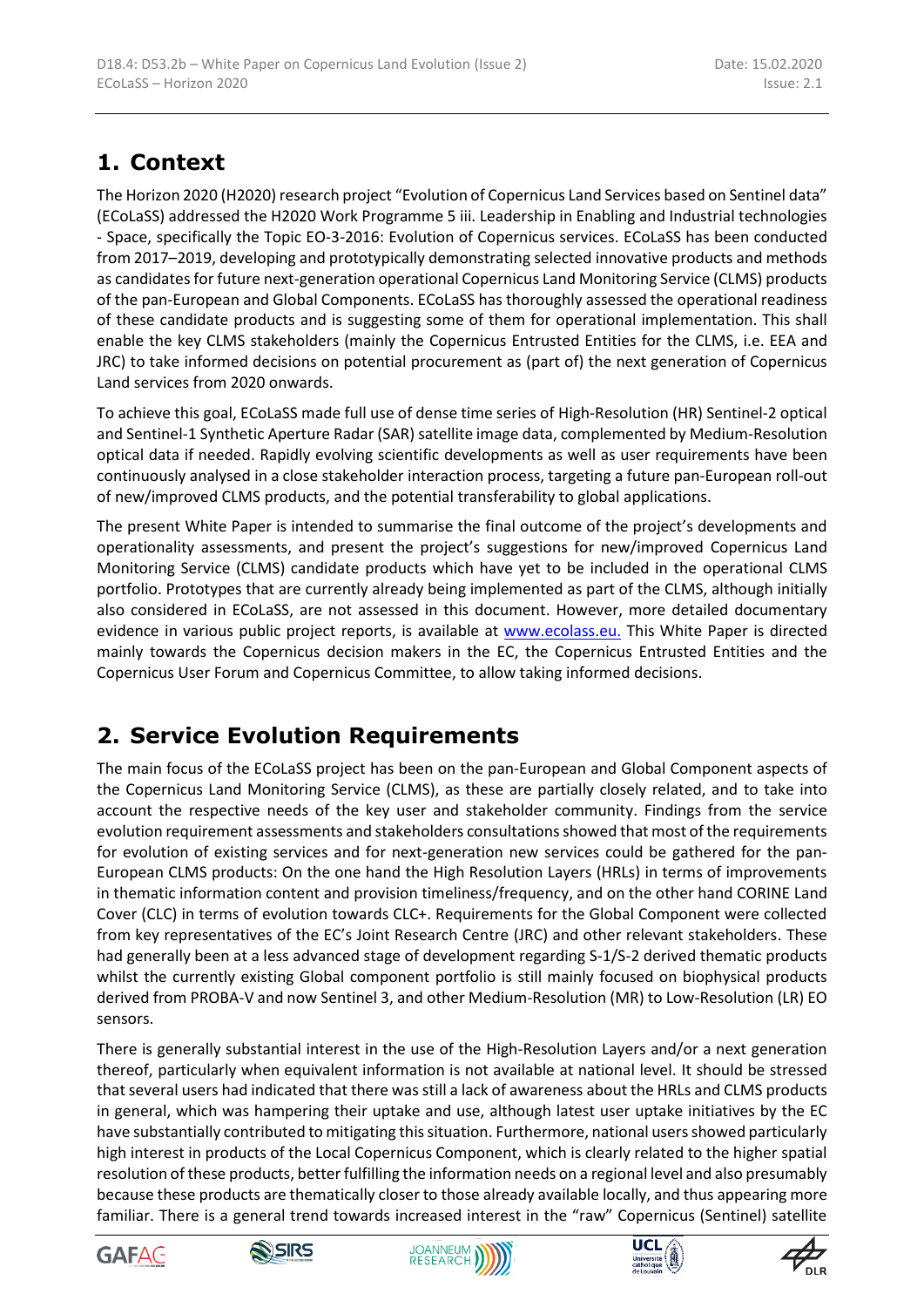data, which was repeatedly mentioned by most users. In terms of specifications, the requirement for shorter update frequencies and change products (incremental updates) was mentioned most often.

Concerning new services, the need for a pan-European Agricultural Service was the most frequently recorded response. A further outcome was a trend towards the desire for more generic or cross-cutting services and products, such as related to phenological features. While it was observed that technical issues and limitations of the CLMS products' (satellite and other) input data, as well as the actual methods for generation of products are not of major concern to the users, it was also found that (depending on the individual user) the knowledge of specifications of the existing products and metadata is in general rather limited. Requests for obtaining more information on the products and metadata have been voiced several times. Additionally, a general requirement for an easier and standardized access to data, products and documentation, on a unified access portal, was repeatedly stated, including the desire for a multi-layer online visualization and/or exploration tool for the products.

Based on these requirements and the focus of ECoLaSS to substantially progress on the exploitation of the Sentinel constellation, the following prototypes were defined and subjected to two full methodological development cycles:

- Incremental IMD Change
- Incremental Tree Cover Change
- Grassland Use Intensity
- New Crop Mask Status Layer at 10m
- New Crop Type Status Layer at 10m
- HRL Combined Layer
- Crop Growth Condition
- Crop Emergence Date Map
- Generic Land Cover Metrics (Phenology)
- Multi-Annual Trends and Potential Change

The ECoLaSS development cycles comprised: Designing streamlined pre-processing techniques and time series analysis based classification and change detection methods, prototype implementations in selected representative European demonstration sites of substantial size, statistically rigorous validations as well as stakeholder consultations and benchmarking steps to objectively assess implementation readiness.

### **3. CLMS Pan-European Component's EO and other Data Requirements**

An assessment of the input EO and other data requirements was made as part of the project. The EO data situation was reviewed, to assess any critical gaps and potential mitigation measures as briefly summarised below:

- Although the 3-yearly pan-European VHR data coverage has improved with the VHR\_IMAGE\_2018 dataset as recently made available by ESA, there should be still some improvements for a next VHR reference time step, in terms of timeliness and homogeneity, both in terms of data sources and quality. In particular, the specifications of the VHR\_IMAGE\_2018 data with 2-4 m spatial resolution pose a certain limitation in terms of information content and discriminability of landscape features. Specifically, the largely contained Planetscope data (i.e., about 1/4 of the EEA39 coverage) do not allow reliably and consistently identifying the "quasi-ground truth" calibration information needed for all HR Layers, i.e. individual tree crowns vs. canopy gaps for the HRL Forest's Tree Cover Density (TCD) product and coniferous vs. broadleaved trees for the Dominant Leaf Type (DLT) product. Overall geometric VHR quality and consistency will benefit from using the new Copernicus DEM with 10m spatial resolution over Europe for future ortho-corrections.
- The available Sentinel-2 geometry (in terms of Sentinel-2A and -2B geometric alignment) as well as the standard Level 2A pre-processing for Sentinel-2 imagery as provided by ESA using Sen2Cor are currently still not adequate, thus somewhat restricting the thematic quality of the results









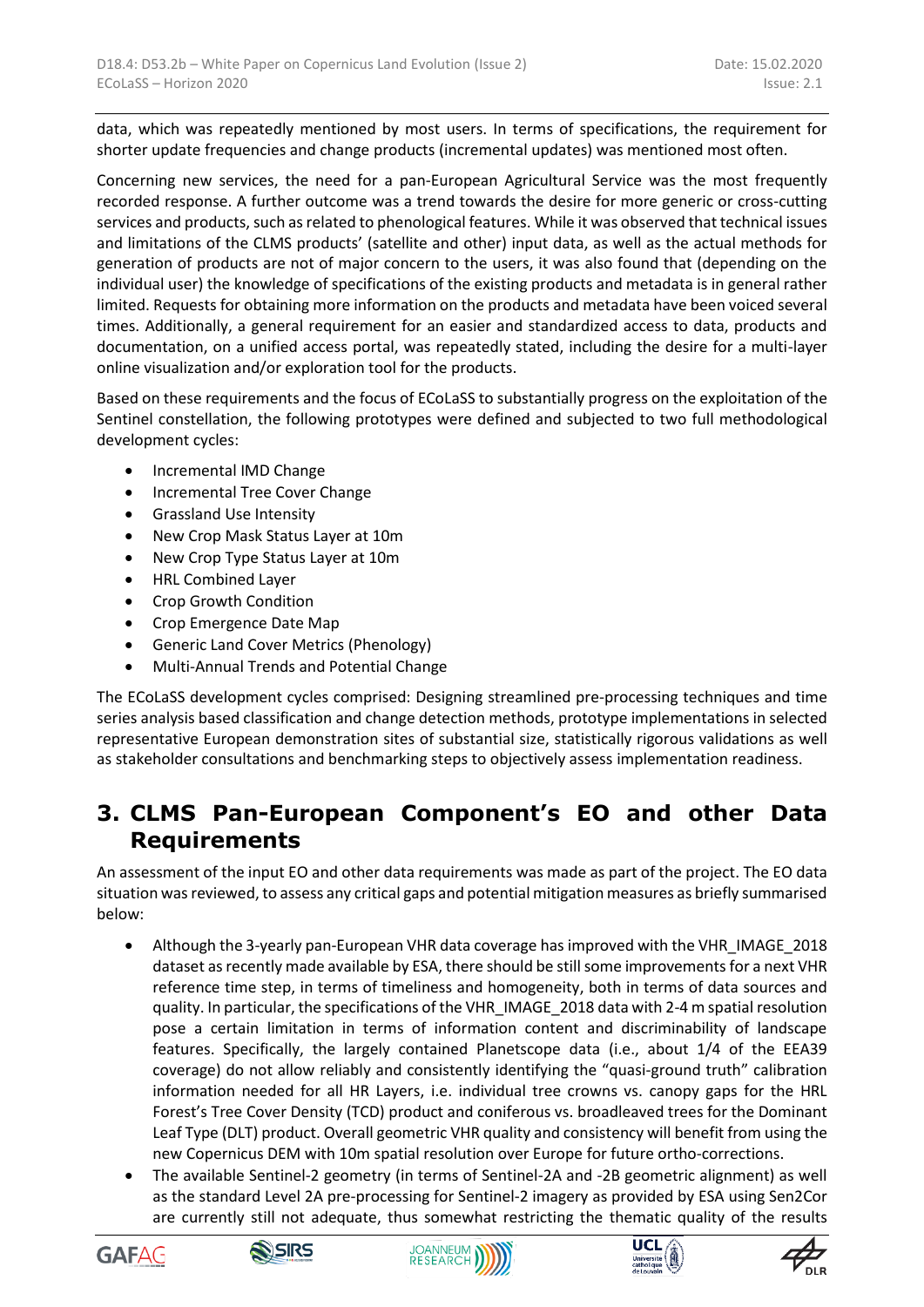obtainable from automated processing chains based on dense Sentinel-2 time series. Cloud, haze and shadow masking as well as the topographic correction need to be improved to further support consistent large-scale operational applications.

- Alternatives to the cloud mask provided by Sen2Cor, such as a MAJA based pre-processing method or a customised cloud masking algorithm (using e.g. FMask), have proven to be viable, as outlined in the second Issue of the ECoLaSS *Methods Compendium: Time Series Analysis for Thematic Classification*. However, repeated multiple processing efforts and storage costs are the consequence, which are typically not foreseen or separately accounted for in operational service implementation schemes, and should thus be avoided.
- The HRL Imperviousness and Forest incremental update prototypes developed and demonstrated by ECoLaSS, which substantially rely on optical Sentinel-2 datasets, have nevertheless demonstrated their operability for shorter (incremental) update cycles of 1 year.
- Newer candidate products such as the phenological layers and the crop type product benefit more from the deeper integration of Sentinel-1 images into the processing chain, in particular to mitigate the occurrence of cloud cover.
- It should be further noted that based on the assessments made as part of ECoLaSS and from other research available, it was not possible to unambiguously conclude on the general added value of combining the Sentinel-1 and Sentinel-2 data streams for all CLMS products and all regions of Europe, as compared to using just Sentinel-2. Therefore, the recommendation remains that Sentinel-2 should continue to be the main data source for the production of CLMS products and Sentinel-1 used as a complement in case on persistent cloud cover and / or when information on the phenological cycle is key to the characterisation of selected land cover classes/characteristics.
- The products of Sentinel-3 have long been under review to improve their inter-calibration quality and robustness, but didn't reach the required level during the ECoLaSS project's lifetime. Alternatively, a densification of the Sentinel-2 time series of optical satellite image data has been investigated in the framework of ECoLaSS with PROBA-V data as a substitute.
- Maintaining the quality of historic HR/VHR EO data collections and improving access thereto will become of increasing importance. Recent examples at European level suggest that there may be a trend to consider retrospective monitoring approaches, to extend the time series of EO based land cover/land use assessment and change analyses also into the past, enabling more comprehensive and informed policy decisions.

In terms of in-situ and other reference data requirements and offerings, the following summary conclusions can be drawn from the assessments of ECoLaSS:

- Although a higher-precision DEM for Europe has been procured by ESA in 2019, which has been finally made available as (amongst others) a 10m resolution dataset to the Copernicus service projects in December 2019, it came too late for supporting a better geometric consistency of the VHR\_IMAGE\_2018 dataset. However, future generations of Copernicus services may greatly profit from it.
- Particularly national In-situ data for supporting training and validation of thematic CLMS products are not homogeneous across the EEA39 countries.
- One of the more obvious examples is the Land Parcel Identification System (LPIS), which could provide reliable training and validation data in support of the large-scale homogeneous production of the existing HRL Grassland as well as of a future Grassland Use Intensity product and a HR Crop Layer, but its accessibility at pan-European level is currently far from complete, despite the INSPIRE Directive. It would require further increased political efforts and support by the EC and Member States for strengthening of the Copernicus In-situ Component, to enable broad access to such high quality reference and in-situ data, at least for production of the Copernicus core services.
- Use of the LUCAS dataset has been systematically explored in ECoLaSS as a basis for crop, grassland and forest product training and validation purposes. In that context, the Copernicus protocol implemented as part of the latest LUCAS 2018 is certainly an improvement, and also the expansion of the LUCAS classification scheme to capture grassland types and grassland use classes in the survey, has been found very positive. LUCAS could be used as complement to the LPIS data.









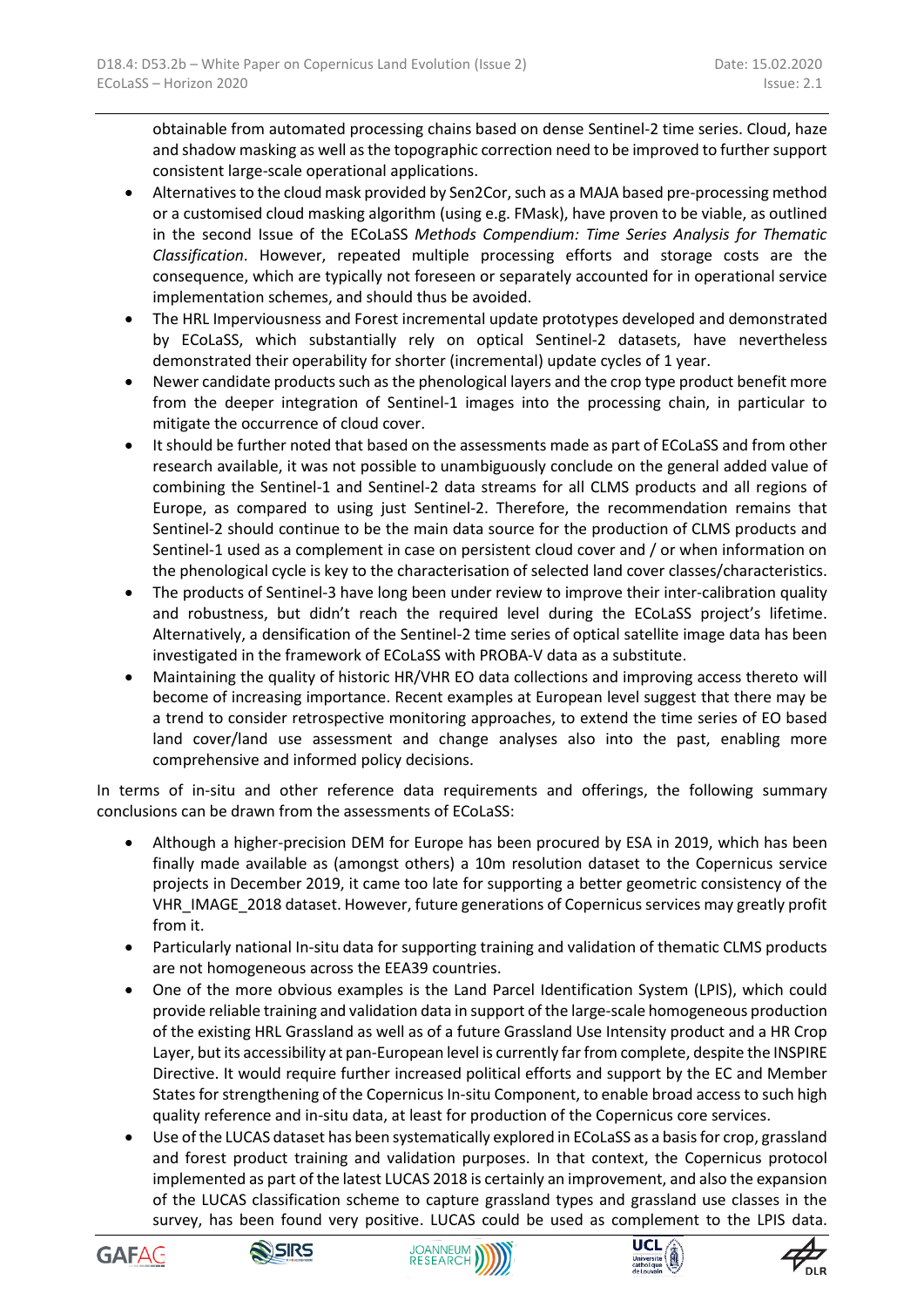However, it has to be taken into account that LUCAS is not conducted all over Europe and is available only every 3 years currently.

 Additionally, CORDA is a valuable tool for Copernicus services in terms of regional, national and European scale in-situ data search and access.

### **4. Service Infrastructure/Architecture Requirements**

The continuous assessment of the infrastructural framework (such as the DIAS'es) and the investigation of respective operational requirements have been focus areas of consideration throughout the ECoLaSS project, since particularly computationally intensive products need an ensured and fully operational availability of EO data access as well as adequate and reliable processing resources and storage solutions, at reasonable cost. Cloud-based storage solutions and processing platforms (such as the DIASes) are meanwhile largely established and in place, aiming at enabling (highly) automated parallel processing environments for Copernicus, although the level of maturity differs. Thanks to these solutions, storage capacity issues seem to be things of the past.

On the other hand, the assessment of the pure cost-benefit ratios of the DIASes in terms of storage and processing costs for a CLMS core service component (versus e.g. a private cloud solution approach) does not seem to always yield a clearly positive result in each case at present, since the DIAS infrastructure designs have originally not been explicitly targeting Copernicus core service productions on continental scales in the first instance, and therefore currently require respective users to invest significant efforts for customisation and adjustment to fit e.g. an operational HRL production environment. Production could be envisioned on one/several DIASes, although feedback from the operational HRL 2018 production is somewhat mixed and suggests that there are still substantial technical issues to be resolved. This experience has been practically made by some of the operational HRL 2018 producing consortia, which had deliberately decided to produce on the Copernicus DIASes as processing environment. Although such DIAS use had been strongly encouraged in the ITT of the HRL update 2018, some of the implementing consortia have even decided not to use DIASes for the HRL production at all, as there was still a lack of stability when the production was launched and decisions were taken.

Each DIAS currently still requires a specific, non-negligible amount of customization. Processing chains developed on one platform are not entirely transferrable without further adaptations to other DIAS platforms. From a user's perspective, increased efforts of the DIAS providers for standardized APIs and processing environments would be desirable. In fact, the efforts required to develop, transfer and adapt processing chains to the DIASes' are currently largely borne by service providers and represent somewhat hidden costs potentially hampering the uptake of the DIASes for the production of CLMS core service components. Perhaps a more open approach to infrastructure selection should be encouraged such as what is currently being envisaged by the EEA which is investigating putting a "standard" processing DIAS in place, as evidenced by the latest ITTs e.g. CLC+, Phenology. This however bears also a certain risk if such selected DIAS should not be able or flexible enough to fulfil all technical requirements within the needed short response timeframes.

Besides the potential to scale up analyses to larger regions, the biggest advantage of the DIASEs is the access to large parts of the Sentinel archives. While storage within the DIASes is available at competitive prices, importing and exporting for example from Amazon Web Services is a major cost factor. When evaluating the suitability of a DIAS, it is therefore important to know the available data archive (i.e. High-Resolution (including Level 2A) and Very-High Resolution satellite imagery, in-situ and ancillary data) in advance, in order to consider potential external costs of data ingestion, if further data are needed.

Once fully set up and optimised, the capabilities of processing chains established on the DIASes are certainly enormous, but the time and effort required to solve all details has been found substantially more than anticipated. With growing experience, both on service providers' and DIAS operators' side, it is likely that the DIASes will further establish as the standard processing, storage and dissemination environment for CLMS products – at least if costs, offered data and other services remain/get competitive with other commercial platform like Amazon Web Services (AWS).









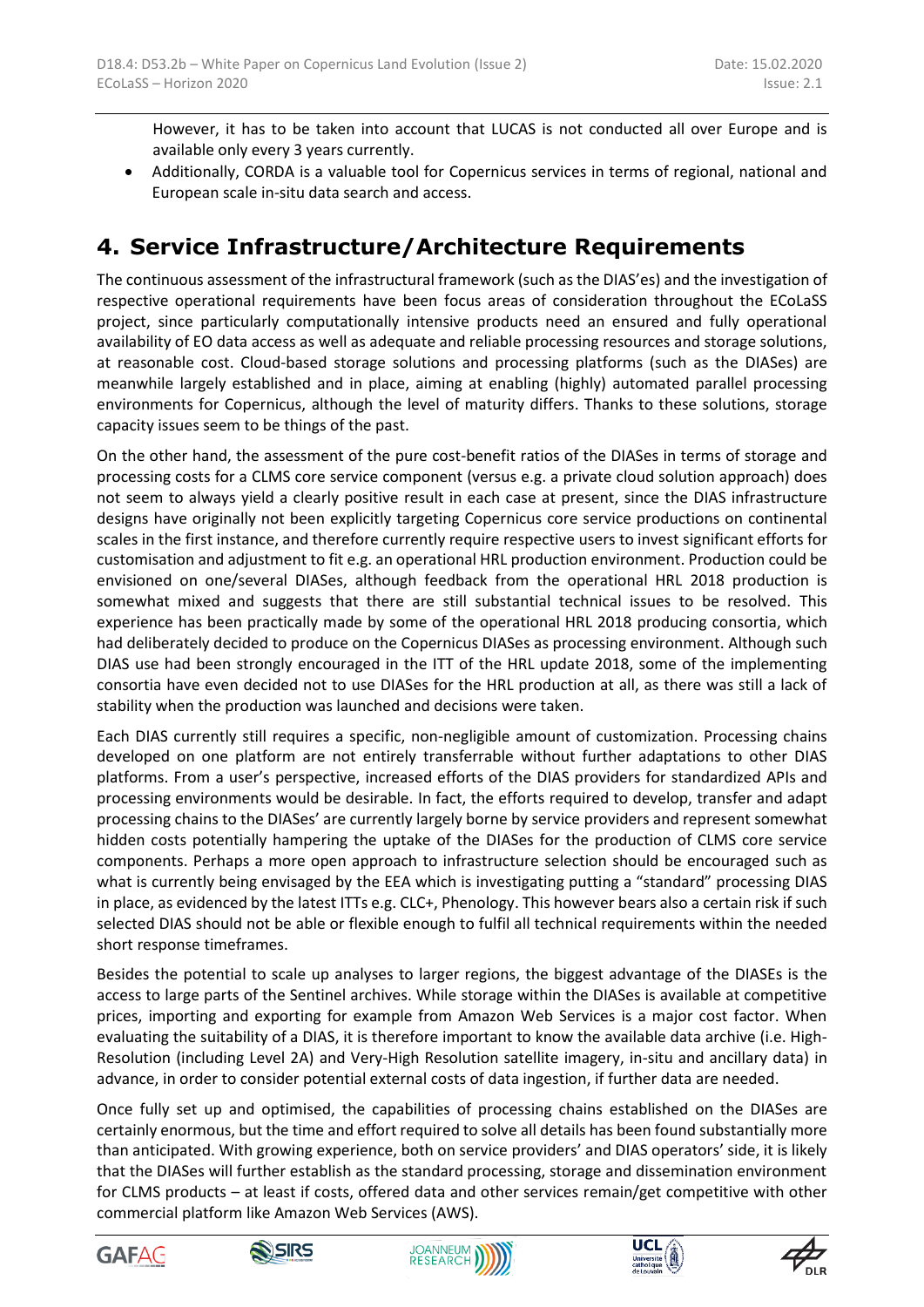### **5. Prototype Development and Assessment**

As part of its operationalisation framework, ECoLaSS assessed all investigated new/improved Copernicus Land Monitoring Service (CLMS) candidate products (as listed in section 2), based on a range of collected user requirements, in terms of dedicated technical, operational and political framework criteria, which needed to be fulfilled before a formal recommendation for integration into the CLMS portfolio could be finally made. This assessment was done through a dedicated benchmarking process, at the end of which the most "operationally promising" product candidates have been identified. The applied benchmark criteria comprised, amongst others, the candidate products' strong foundation in user requirements, technical maturity, level of innovation, high automation level, positive cost-benefit ratio, complementarity to the existing CLMS portfolio, political support, adequate earth observation and in-situ data availability, and several more.

An integration into the CLMS operational environment is facilitated and promoted by ECoLaSS through a dedicated Integration Plan, suggesting individual roadmaps towards integration of the selected improved and new products into the Copernicus service architecture, with a clear description of the requirements, suggested schedules and practical modalities for operational implementation, providing also the rationale behind each suggested candidate product and a clear justification as to why it should become part of the Copernicus operational service evolution, specifically in view of policy requirements and stakeholder needs.

Such candidate products which were investigated by ECoLaSS, but have meanwhile already been included in the CLMS portfolio (e.g. Phenology and CLC+), are not considered in this final assessment.

In addition, the level of maturity of each product was assessed based on the Technology Readiness Levels (TRLs) and Application Readiness Levels (ARLs) frameworks. The combination of these assessments as shown in [Table 1](#page-6-0) provided a sound basis for finally recommending a list of "most promising" (cf. green highlight) and "high potential" products to be included in the next CLMS portfolio evolution steps from 2020/21 onwards.

<span id="page-6-0"></span>

| Service/product candidate                | <b>Overall Rating after</b><br><b>Benchmarking</b> | <b>Overall</b><br><b>Benchmark</b><br><b>Result</b> | <b>TRL</b>     | <b>ARL</b>     |
|------------------------------------------|----------------------------------------------------|-----------------------------------------------------|----------------|----------------|
| <b>Incremental IMD Change</b>            | $+/++$                                             |                                                     | 7              | $\overline{7}$ |
| <b>Incremental Tree Cover Loss</b>       | $+/++$                                             |                                                     | 7              | $\overline{7}$ |
| New Grassland Use Intensity Layer at 10m | $+/++$                                             | most promising                                      | 7              | $\overline{7}$ |
| New Crop Mask Status Layer at 10m        | $+/++$                                             |                                                     | 7              | $\overline{7}$ |
| New Crop Type Status Layer at 10m        | $+/++$                                             |                                                     |                | 6              |
| <b>HRL Combined layer</b>                | $+$                                                | high potential                                      | $\overline{7}$ | 5              |
| <b>Crop Growth Condition</b>             | $+$                                                |                                                     | 6              | 5              |
| <b>Generic Land Cover Metrics</b>        | $+$                                                |                                                     | 6              | 5              |
| <b>Crop Emergence Date Map</b>           | $O/$ +                                             | experimental                                        | 3              | 3              |
| Multi-Annual Trends and Potential Change | $O/$ +                                             | status                                              | 3              | 3              |

#### **Table 1: Summary of benchmark results for ECoLaSS final prototypes**





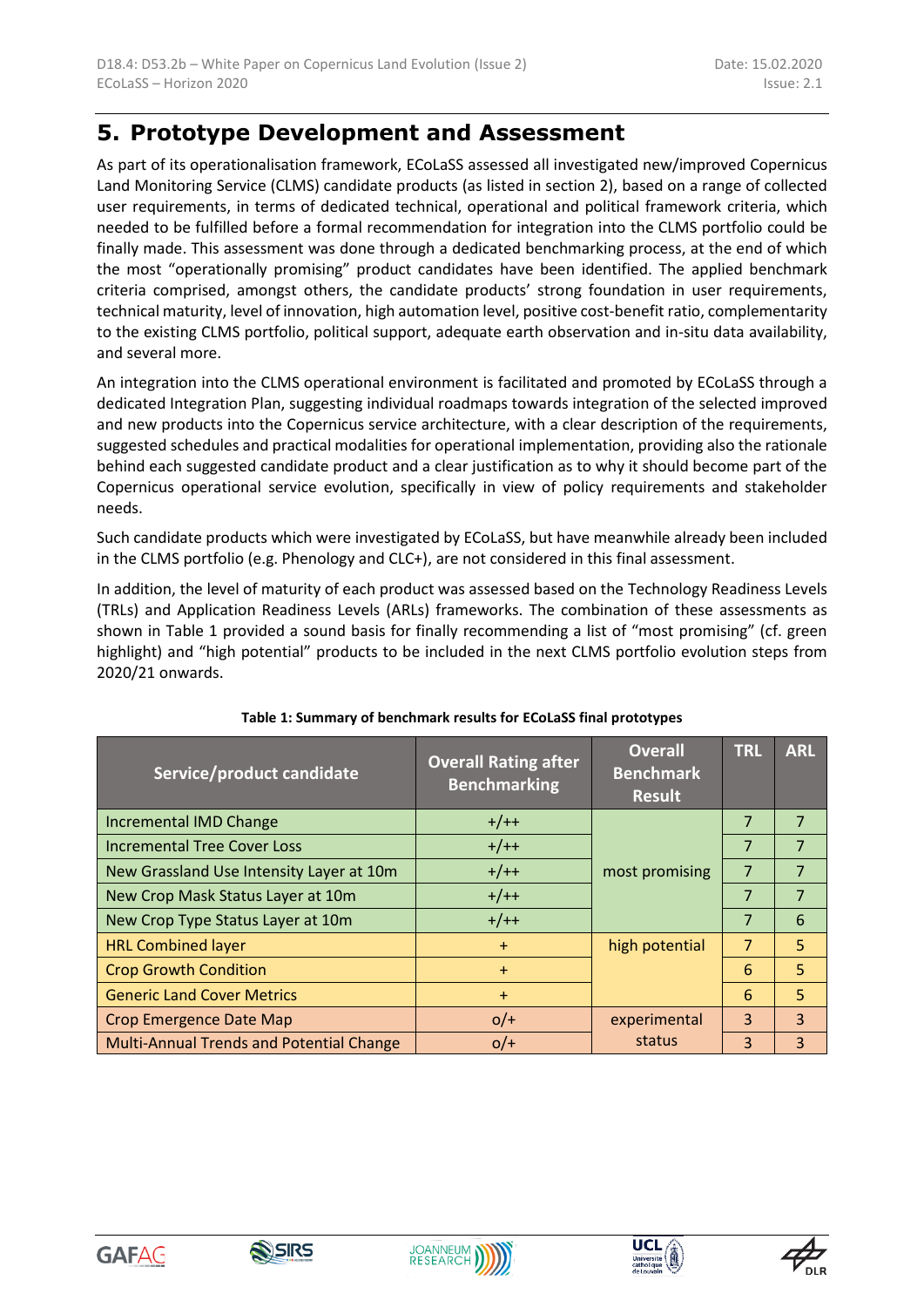### **6. Integration Plan into the CLMS Portfolio**

Those products showing high TRL /ARL rating and considered as most promising from the benchmarking exercise (cf. Table 1) have been taken up in the list of products recommended by ECoLaSS to be directly included in the operational CLMS portfolio from 2020 as follows:

- **HRL Imperviousness Incremental Update:** Incremental Imperviousness Density change at 20m
- **HRL Forest Incremental update:** Incremental Tree Cover Loss at 20m
- **New Grassland product:** Grassland Use Intensity product at 10m
- **New Agricultural products:** New Crop Mask and Crop Type status layer (HRL Crops) at 10m

The latter two new product recommendations explicitly go along with a clear recommendation for further enhanced political endeavours to establish a more uniform and more open agricultural in-situ data policy (particularly in view of LPIS data), to be agreed among the main political decision-makers. Nevertheless, based on the results of the benchmarking and subsequent assessment as documented in the ECoLaSS *Integration Plan into the Copernicus Service Architecture*, the Crop mask should indeed be ready to be deployed even with the current in-situ data situation. However, it is suggested that the crop type should go together with a dedicated effort for making available respective in situ data, in particular providing a solution in terms of harmonising LPIS data across Europe and consolidating political support from Member States. This recommendation for better and harmonised access to LPIS data also applies in case of the Grassland Use Intensity product.

With the above recommendations, significant evolution steps are suggested with respect to existing products, in terms of improved temporal and spatial resolution as well as new thematic content. The workflows and methodologies have been designed to take full advantage of the integrated use of the complementary Sentinel-1/-2 datasets at the improved 10m spatial resolution by means of time series analysis, allowing to improve the robustness and reproducibility of the products, with less need for manual interaction.

The HRL Imperviousness and Forest incremental updates will benefit from the change of spatial resolution of the status layer from 20m to 10m, whilst it is suggested that the 3-yearly change layer and the incremental updates are kept at 20m spatial resolution at the moment, to maintain compatibility with the existing time series layer and avoid introducing too many technical changes due to the improved resolution. However, even though this was not tested as part of ECoLaSS, it can be suggested that the resolution of the change layers should also move to 10m resolution from the reference year 2021 onwards.

With respect to the HR Grassland Layer, the main change beyond the 2018 HR Grassland Layer's operational specifications is the newly suggested distinction between intensively and extensively used grassland by means of a Grassland Use Intensity product.

A new HRL related to arable land (called 'HRL Crops') has meanwhile already been included in the Copernicus Work Programme for 2020, thus likely becoming part of the operational CLMS portfolio from 2020 onwards. It explicitly mentions "A new High Resolution Layer Crops addressing major groups of crop types and so linking to managed cropland needed for upcoming Land use, Land Use Change and Forestry (LULUCF) based carbon accounting." In addition, it should be stressed that there should be a close integration between the Grassland and Crop Layer production workflows to avoid incompatibilities between the two layers on how grassland is defined and characterised, specifically to deal with transition issues between agricultural and non-agricultural grassland.

Beyond the above suggested most promising candidates for short-term integration into the operational CLMS portfolio (i.e. in 2020), further recommendations are given here for high potential candidate products (cf. Table 1) which are recommended for a subsequent implementation round:

 Probably at a slightly later stage (e.g. for HRL update 2021), the HRL Combined Layer should be also considered for integration, once respective user requirements are further consolidated.